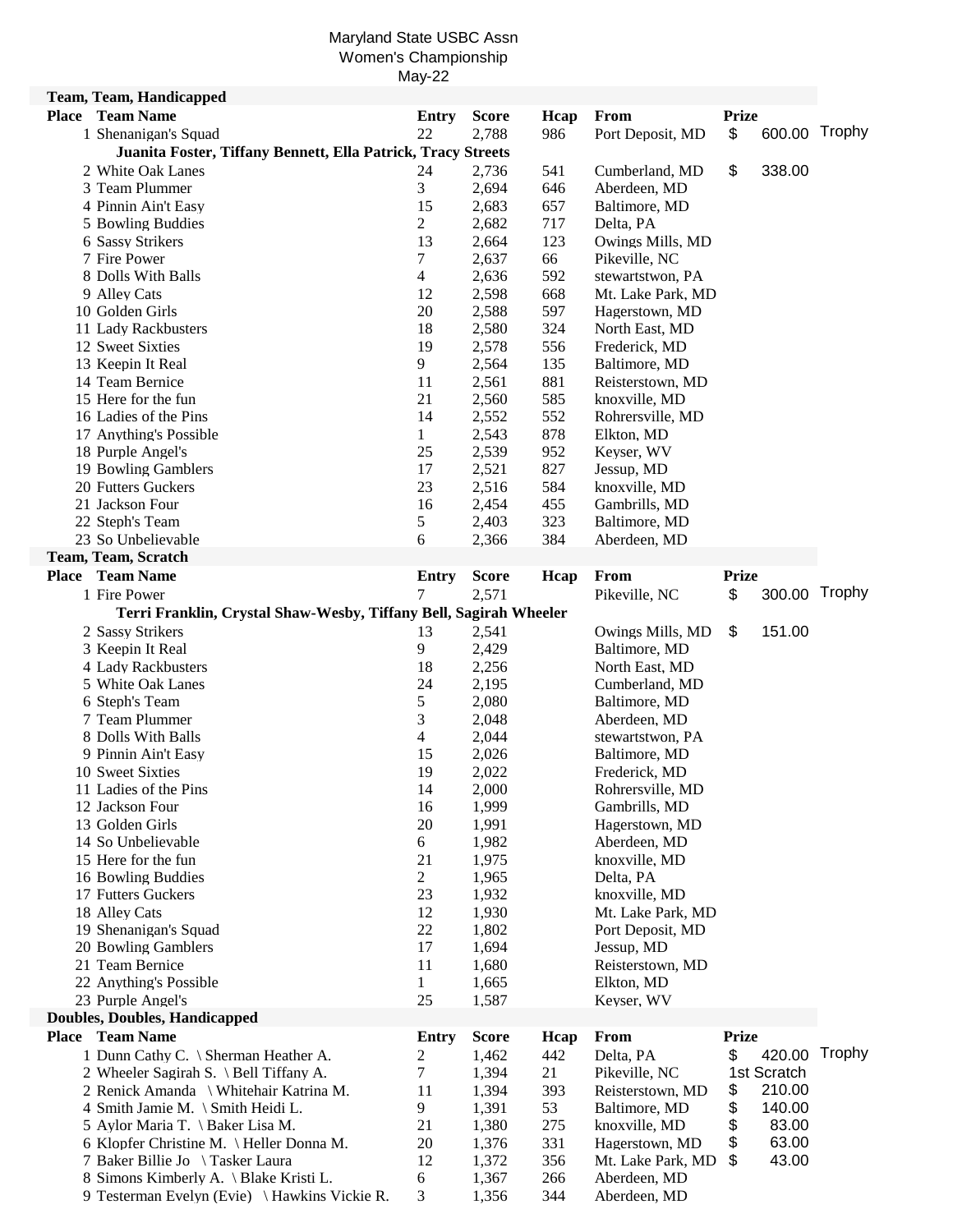| 10 Tucker Elizabeth L. \ Sands Brenda L.          | 4              | 1,344        | 269  | stewartstwon, PA                |                     |  |
|---------------------------------------------------|----------------|--------------|------|---------------------------------|---------------------|--|
| 10 Poling Melissa A. \ Jackson Christine Y.       | 16             | 1,344        | 342  | Gambrills, MD                   |                     |  |
| 12 Chase Bernice J. \ Murphy Marion E.            | 11             | 1,343        | 488  | Reisterstown, MD                |                     |  |
| 12 Mc Gowan Tiffany D. \ Phillips Marquita N.     | 15             | 1,343        | 318  | Baltimore, MD                   |                     |  |
| 14 Johnson Karen L. \ Dukes Donna M.              | 20             | 1,339        | 266  | Hagerstown, MD                  |                     |  |
| 15 Diehl Sharon \ Gill Stephanie J.               | 5              | 1,337        | 89   | Baltimore, MD                   |                     |  |
| 16 Hall Sabrina \ Hall Katlin                     | 25             | 1,335        | 650  | Keyser, WV                      |                     |  |
| 17 Landa Ashley D. \ Kilduff Kassandra P.         | 18             | 1,334        | 158  | North East, MD                  |                     |  |
| 18 Haney Kimberley (Kim) J. \ Liske Khrystyna     | 6              | 1,312        | 118  | Aberdeen, MD                    |                     |  |
| 19 Dowden Michelle A. \Toop Andrea R.             | 4              | 1,311        | 323  | stewartstwon, PA                |                     |  |
| 20 Jones Sylvia \ Pride Joy                       | 15             | 1,306        | 339  | Baltimore, MD                   |                     |  |
| 21 Dymond Blanche M. \ Slezak Constance A.        | 17             | 1,296        | 396  | Jessup, MD                      |                     |  |
| 22 Lucas Connie M. \ Burr Charlotte L.            | 2              | 1,295        | 275  | Delta, PA                       |                     |  |
| 22 Meaders Christie L. \ Kaylor Kelly R.          | $\mathbf{1}$   | 1,295        | 463  | Elkton, MD                      |                     |  |
| 24 Diehl Erin N. \ Sellers Jenna                  | 5              | 1,293        | 234  | Baltimore, MD                   |                     |  |
| 24 Young Sonya K. \ Lee Michelle D.               | 21             | 1,293        | 310  | knoxville, MD                   |                     |  |
| 26 Franklin Terri A. \ Shaw-Wesby Crystal J.      | 7              | 1,292        | 45   |                                 |                     |  |
|                                                   |                |              |      | Pikeville, NC                   |                     |  |
| 26 Keyser Anna R. \ Jones Pamela J.               | 13             | 1,292        | 81   | Owings Mills, MD                |                     |  |
| 28 Reeves Amanda M. \Talley Erica L.              | 23             | 1,291        | 296  | knoxville, MD                   |                     |  |
| 29 Hunter Erica A. \ Sedore Adonia                | 13             | 1,288        | 42   | Owings Mills, MD                |                     |  |
| 30 Kroll Rhonda K. \ Grant Autumn R.              | 24             | 1,278        | 296  | Cumberland, MD                  |                     |  |
| 31 Bofinger Deborah M. \Gunsallus Meghan M.       | 23             | 1,272        | 288  | knoxville, MD                   |                     |  |
| 32 Foster Juanita \ Bennett Tiffany M.            | 22             | 1,269        | 550  | Port Deposit, MD                |                     |  |
| 32 Kolb Robin L. \ Kolb Teresa T.                 | 19             | 1,269        | 325  | Frederick, MD                   |                     |  |
| 34 Ingram Vicky L. \ Simpson Michelle D.          | 16             | 1,267        | 113  | Gambrills, MD                   |                     |  |
| 35 Robertson Elaine M. \ Greer Donna L.           | 1              | 1,263        | 415  | Elkton, MD                      |                     |  |
| 36 Shahan Rebecca H. \ Riggleman Billie J.        | 12             | 1,247        | 312  | Mt. Lake Park, MD               |                     |  |
| 37 Plummer Marie \ Henderson Ivy R.               | 3              | 1,238        | 302  | Aberdeen, MD                    |                     |  |
| 38 Emerson-Phillips Heather A. \ Emerson Diann    | 8              | 1,230        | 407  | Church Hill, MD                 |                     |  |
| 39 Walling Geraldine C. \ Peoples Delores A.      | 17             | 1,211        | 431  | Jessup, MD                      |                     |  |
| 40 Andrews Joan E. \ Lamperti Deborah M.          | 14             | 1,210        | 337  | Rohrersville, MD                |                     |  |
| 41 Kinsinger Jackie A. \ Shroyer Holli A.         | 25             | 1,209        | 302  | Keyser, WV                      |                     |  |
|                                                   |                |              |      |                                 |                     |  |
| 42 Patrick Ella D. \ Streets Tracy A.             | 22             | 1,203        | 436  | Port Deposit, MD                |                     |  |
| 43 Wolfe Catherine (Cat) R. \ Letscher Rachael E. | 18             | 1,200        | 166  | North East, MD                  |                     |  |
| 44 Little Holly J. \ Ford Yvette                  | 9              | 1,194        | 82   | Baltimore, MD                   |                     |  |
| 44 Brooks Jean M. \Coughlin Vicki M.              | 14             | 1,194        | 215  | Rohrersville, MD                |                     |  |
|                                                   | 24             |              |      |                                 |                     |  |
| 46 Hitchins Michele L. \ Gill Olivia              |                | 1,174        | 245  | Cumberland, MD<br>Frederick, MD |                     |  |
| 47 Grue Jennifer L. \ Hayden Carol                | 19             | 1,172        | 231  |                                 |                     |  |
| <b>Doubles, Doubles, Scratch</b>                  |                |              |      |                                 |                     |  |
| Place Team Name                                   | <b>Entry</b>   | <b>Score</b> | Hcap | From                            | <b>Prize</b>        |  |
| 1 Wheeler Sagirah S. \ Bell Tiffany A.            | 7              | 1,373        |      | Pikeville, NC                   | 350.00 Trophy<br>\$ |  |
| 2 Smith Jamie M. \ Smith Heidi L.                 | 9              | 1,338        |      | Baltimore, MD                   | 3rd Hdcp            |  |
| 3 Diehl Sharon \ Gill Stephanie J.                | 5              | 1,248        |      | Baltimore, MD                   | 106.00<br>\$        |  |
| 4 Franklin Terri A. \ Shaw-Wesby Crystal J.       | 7              | 1,247        |      | Pikeville, NC                   |                     |  |
| 5 Hunter Erica A. \ Sedore Adonia                 | 13             | 1,246        |      | Owings Mills, MD                |                     |  |
| 6 Keyser Anna R. \ Jones Pamela J.                | 13             | 1,211        |      | Owings Mills, MD                |                     |  |
| 7 Haney Kimberley (Kim) J. \ Liske Khrystyna      | 6              | 1,194        |      | Aberdeen, MD                    |                     |  |
| 8 Landa Ashley D. \ Kilduff Kassandra P.          | 18             | 1,176        |      | North East, MD                  |                     |  |
| 9 Ingram Vicky L. \ Simpson Michelle D.           | 16             | 1,154        |      | Gambrills, MD                   |                     |  |
| 10 Little Holly J. \ Ford Yvette                  | 9              | 1,112        |      | Baltimore, MD                   |                     |  |
| 11 Aylor Maria T. \ Baker Lisa M.                 | 21             | 1,105        |      | knoxville, MD                   |                     |  |
| 12 Simons Kimberly A. \ Blake Kristi L.           | 6              | 1,101        |      | Aberdeen, MD                    |                     |  |
| 13 Tucker Elizabeth L. \ Sands Brenda L.          | 4              | 1,075        |      | stewartstwon, PA                |                     |  |
| 14 Johnson Karen L. \ Dukes Donna M.              | 20             | 1,073        |      | Hagerstown, MD                  |                     |  |
| 15 Diehl Erin N. \ Sellers Jenna                  | 5              | 1,059        |      | Baltimore, MD                   |                     |  |
| 16 Klopfer Christine M. \ Heller Donna M.         | 20             | 1,045        |      | Hagerstown, MD                  |                     |  |
| 17 Wolfe Catherine (Cat) R. \ Letscher Rachael E. | 18             | 1,034        |      | North East, MD                  |                     |  |
| 18 Mc Gowan Tiffany D. \ Phillips Marquita N.     | 15             | 1,025        |      | Baltimore, MD                   |                     |  |
| 19 Dunn Cathy C. \ Sherman Heather A.             | $\overline{c}$ | 1,020        |      | Delta, PA                       |                     |  |
| 19 Lucas Connie M. \ Burr Charlotte L.            | 2              | 1,020        |      | Delta, PA                       |                     |  |
| 21 Baker Billie Jo \ Tasker Laura                 | 12             | 1,016        |      | Mt. Lake Park, MD               |                     |  |
| 22 Testerman Evelyn (Evie) \ Hawkins Vickie R.    | 3              | 1,012        |      | Aberdeen, MD                    |                     |  |
| 23 Poling Melissa A. \Jackson Christine Y.        | 16             | 1,002        |      | Gambrills, MD                   |                     |  |
| 24 Renick Amanda \ Whitehair Katrina M.           | 11             | 1,001        |      | Reisterstown, MD                |                     |  |
| 25 Reeves Amanda M. \Talley Erica L.              | 23             | 995          |      | knoxville, MD                   |                     |  |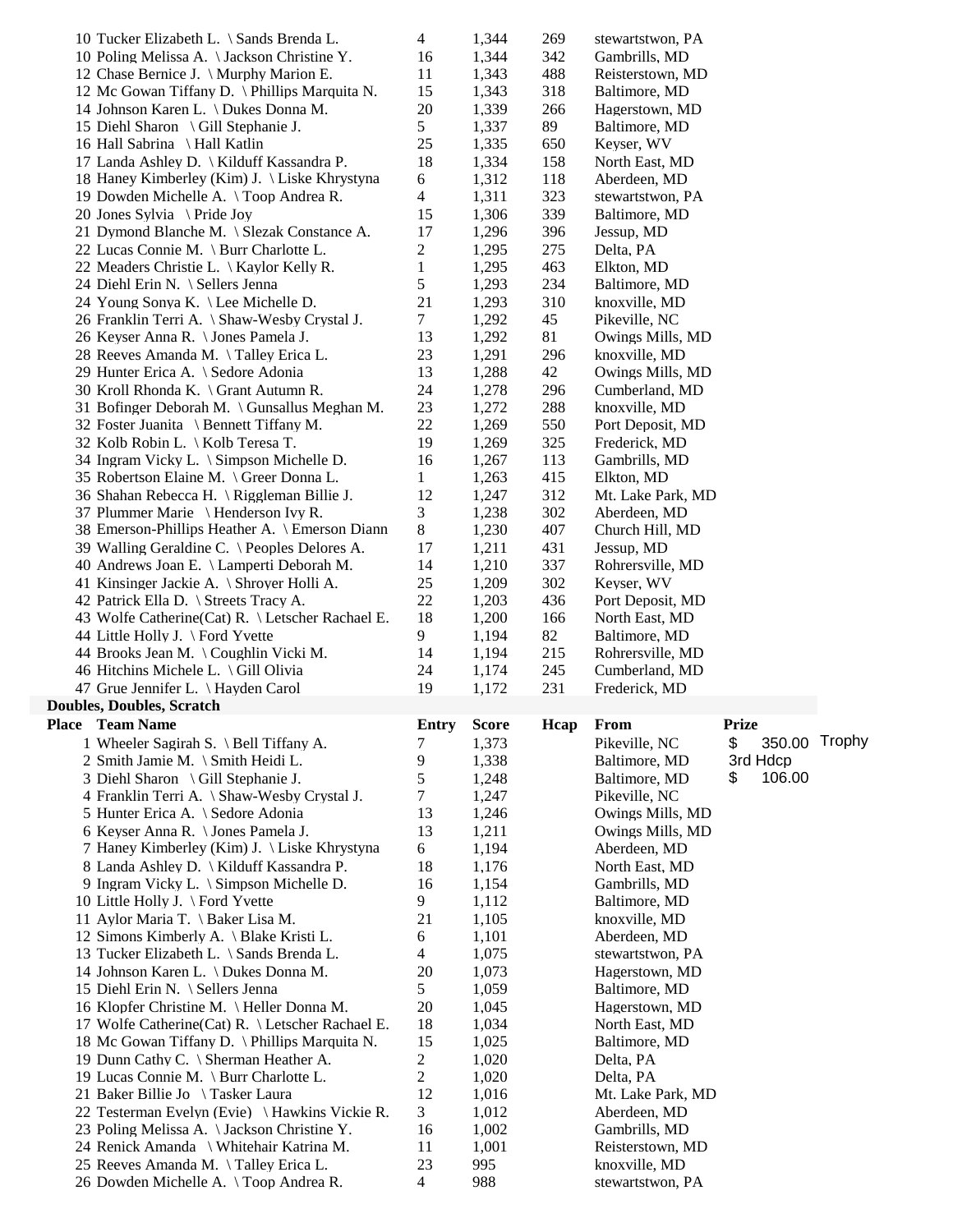|       | 27 Bofinger Deborah M. \ Gunsallus Meghan M.   | 23             | 984          |                  | knoxville, MD     |              |        |
|-------|------------------------------------------------|----------------|--------------|------------------|-------------------|--------------|--------|
|       | 28 Young Sonya K. \ Lee Michelle D.            | 21             | 983          |                  | knoxville, MD     |              |        |
|       | 29 Kroll Rhonda K. \ Grant Autumn R.           | 24             | 982          |                  | Cumberland, MD    |              |        |
|       | 30 Brooks Jean M. \Coughlin Vicki M.           | 14             | 979          |                  | Rohrersville, MD  |              |        |
|       | 31 Jones Sylvia \ Pride Joy                    | 15             | 967          |                  | Baltimore, MD     |              |        |
|       | 32 Kolb Robin L. \ Kolb Teresa T.              | 19             | 944          |                  | Frederick, MD     |              |        |
|       | 33 Grue Jennifer L. \ Hayden Carol             | 19             | 941          |                  | Frederick, MD     |              |        |
|       | 34 Plummer Marie \ Henderson Ivy R.            | 3              | 936          |                  | Aberdeen, MD      |              |        |
|       | 35 Shahan Rebecca H. \ Riggleman Billie J.     | 12             | 935          |                  |                   |              |        |
|       |                                                |                |              |                  | Mt. Lake Park, MD |              |        |
|       | 36 Hitchins Michele L. \Gill Olivia            | 24             | 929          |                  | Cumberland, MD    |              |        |
|       | 37 Kinsinger Jackie A. \ Shroyer Holli A.      | 25             | 907          |                  | Keyser, WV        |              |        |
|       | 38 Dymond Blanche M. \ Slezak Constance A.     | 17             | 900          |                  | Jessup, MD        |              |        |
|       | 39 Andrews Joan E. \ Lamperti Deborah M.       | 14             | 873          |                  | Rohrersville, MD  |              |        |
|       | 40 Chase Bernice J. \ Murphy Marion E.         | 11             | 855          |                  | Reisterstown, MD  |              |        |
|       | 41 Robertson Elaine M. \ Greer Donna L.        | 1              | 848          |                  | Elkton, MD        |              |        |
|       | 42 Meaders Christie L. \ Kaylor Kelly R.       | $\mathbf 1$    | 832          |                  | Elkton, MD        |              |        |
|       | 43 Emerson-Phillips Heather A. \ Emerson Diann | $8\,$          | 823          |                  | Church Hill, MD   |              |        |
|       | 44 Walling Geraldine C. \ Peoples Delores A.   | 17             | 780          |                  | Jessup, MD        |              |        |
|       | 45 Patrick Ella D. \ Streets Tracy A.          | 22             | 767          |                  | Port Deposit, MD  |              |        |
|       | 46 Foster Juanita \ Bennett Tiffany M.         | 22             | 719          |                  | Port Deposit, MD  |              |        |
|       | 47 Hall Sabrina \ Hall Katlin                  | 25             | 685          |                  | Keyser, WV        |              |        |
|       | <b>Singles, Singles, Handicapped</b>           |                |              |                  |                   |              |        |
| Place | <b>Team Name</b>                               | Entry          | <b>Score</b> | Hcap             | From              | <b>Prize</b> |        |
|       | 1 Jones Pamela J.                              | 13             | 766          | 27               | Owings Mills, MD  | 325.00       | Trophy |
|       |                                                |                |              |                  |                   | \$<br>\$     |        |
|       | 2 Ford Yvette                                  | 9              | 749          | 64               | Baltimore, MD     | 162.00       |        |
|       | 3 Dukes Donna M.                               | 20             | 722          | 129              | Hagerstown, MD    | \$<br>140.00 |        |
|       | 4 Wheeler Sagirah S.                           | 7              | 718          | 21               | Pikeville, NC     | 2nd Scratch  |        |
|       | 5 Bell Tiffany A.                              | $\tau$         | 715          | $\overline{0}$   | Pikeville, NC     | 1st Scratch  |        |
|       | 6 Diehl Erin N.                                | 5              | 714          | 175              | Baltimore, MD     | \$<br>100.00 |        |
|       | 7 Hitchins Michele L.                          | 24             | 713          | 108              | Cumberland, MD    | \$<br>75.00  |        |
|       | 8 Mc Gowan Tiffany D.                          | 15             | 707          | 194              | Baltimore, MD     | \$<br>55.00  |        |
|       | 9 Liske Khrystyna N.                           | 6              | 703          | 27               | Aberdeen, MD      | 3rd Scratch  |        |
|       | 10 Hall Sabrina                                | 25             | 689          | 310              | Keyser, WV        | \$<br>35.00  |        |
|       | 11 Blake Kristi L.                             | 6              | 688          | 140              | Aberdeen, MD      | \$<br>25.00  |        |
|       | 11 Jackson Christine Y.                        | 16             | 688          | 129              | Gambrills, MD     | \$<br>25.00  |        |
|       | 13 Dymond Blanche M.                           | 17             | 686          | 170              | Jessup, MD        | \$<br>17.50  |        |
|       | 14 Murphy Marion E.                            | 11             | 680          | 283              | Reisterstown, MD  |              |        |
|       | 15 Riggleman Billie J.                         | 12             | 677          | 156              | Mt. Lake Park, MD |              |        |
|       | 15 Brooks Jean M.                              | 14             | 677          | 113              | Rohrersville, MD  |              |        |
|       | 17 Sedore Adonia                               | 13             | 675          | 10               | Owings Mills, MD  |              |        |
|       | 18 Grue Jennifer L.                            | 19             | 674          | 86               | Frederick, MD     |              |        |
|       | 19 Renick Amanda                               | 11             | 673          | 221              | Reisterstown, MD  |              |        |
|       | 20 Phillips Marquita N.                        | 15             | 671          | 124              | Baltimore, MD     |              |        |
|       | 20 Patrick Ella D.                             | 22             | 671          | 261              | Port Deposit, MD  |              |        |
|       | 22 Landa Ashley D.                             | 18             | 670          | 86               | North East, MD    |              |        |
|       | 23 Reeves Amanda M.                            | 23             | 665          | 167              | knoxville, MD     |              |        |
|       | 24 Bennett Tiffany M.                          | 22             | 664          | 294              | Port Deposit, MD  |              |        |
|       | 25 Tucker Elizabeth L.                         | $\overline{4}$ | 663          | 132              | stewartstwon, PA  |              |        |
|       | 26 Shaw-Wesby Crystal J.                       | $\tau$         | 661          | $\boldsymbol{0}$ | Pikeville, NC     |              |        |
|       | 26 Foster Juanita                              | 22             | 661          | 256              | Port Deposit, MD  |              |        |
|       |                                                | 25             |              |                  |                   |              |        |
|       | 28 Kinsinger Jackie A.                         |                | 659          | 167              | Keyser, WV        |              |        |
|       | 29 Emerson-Phillips Heather A.                 | 8              | 658          | 210              | Church Hill, MD   |              |        |
|       | 30 Henderson Ivy R.                            | 3              | 657          | 140              | Aberdeen, MD      |              |        |
|       | 31 Lucas Connie M.                             | $\overline{2}$ | 655          | 170              | Delta, PA         |              |        |
|       | 31 Wolfe Catherine (Cat) R.                    | 18             | 655          | 64               | North East, MD    |              |        |
|       | 31 Heller Donna M.                             | 20             | 655          | 151              | Hagerstown, MD    |              |        |
|       | 34 Sands Brenda L.                             | $\overline{4}$ | 654          | 137              | stewartstwon, PA  |              |        |
|       | 35 Diehl Sharon                                | 5              | 652          | 54               | Baltimore, MD     |              |        |
|       | 35 Jones Sylvia                                | 15             | 652          | 183              | Baltimore, MD     |              |        |
|       | 35 Shroyer Holli A.                            | 25             | 652          | 135              | Keyser, WV        |              |        |
|       | 38 Sherman Heather A.                          | $\overline{c}$ | 650          | 175              | Delta, PA         |              |        |
|       | 39 Testerman Evelyn (Evie)                     | 3              | 647          | 199              | Aberdeen, MD      |              |        |
|       | 39 Tasker Laura                                | 12             | 647          | 194              | Mt. Lake Park, MD |              |        |
|       | 41 Pride Joy                                   | 15             | 646          | 156              | Baltimore, MD     |              |        |
|       | 42 Klopfer Christine M.                        | 20             | 645          | 180              | Hagerstown, MD    |              |        |
|       | 43 Emerson Diann F.                            | 8              | 644          | 197              | Church Hill, MD   |              |        |
|       |                                                |                |              |                  |                   |              |        |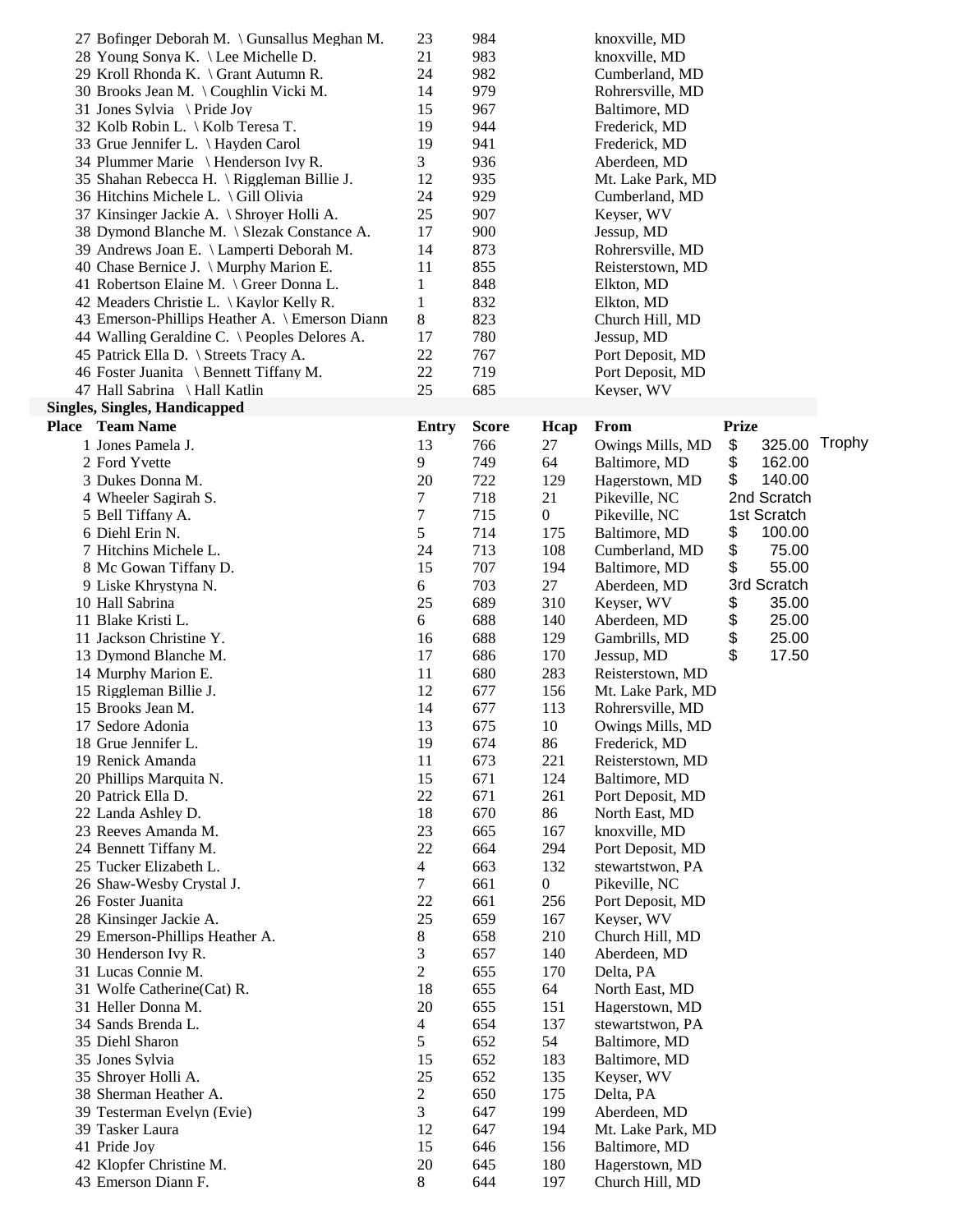|       | 44 Burr Charlotte L.                 | $\boldsymbol{2}$ | 643          | 105  | Delta, PA                       |              |        |
|-------|--------------------------------------|------------------|--------------|------|---------------------------------|--------------|--------|
|       | 45 Dowden Michelle A.                | $\overline{4}$   | 642          | 151  | stewartstwon, PA                |              |        |
|       | 45 Hunter Erica A.                   | 13               | 642          | 32   | Owings Mills, MD                |              |        |
|       | 45 Lee Michelle D.                   | 21               | 642          | 178  | knoxville, MD                   |              |        |
|       | 48 Kolb Teresa T.                    | 19               | 640          | 172  | Frederick, MD                   |              |        |
|       | 48 Poling Melissa A.                 | 16               | 640          | 213  | Gambrills, MD                   |              |        |
|       | 48 Gill Stephanie J.                 | 5                | 640          | 35   | Baltimore, MD                   |              |        |
|       | 51 Sellers Jenna                     | 5                | 639          | 59   | Baltimore, MD                   |              |        |
|       | 51 Smith Heidi L.                    | 9                | 639          | 13   | Baltimore, MD                   |              |        |
|       | 51 Whitehair Katrina M.              | 11               | 639          | 172  | Reisterstown, MD                |              |        |
|       | 51 Letscher Rachael E.               | 18               | 639          | 102  | North East, MD                  |              |        |
|       | 55 Gill Olivia                       | 24               | 635          | 137  | Cumberland, MD                  |              |        |
|       | 56 Chase Bernice J.                  | 11               | 634          | 205  | Reisterstown, MD                |              |        |
|       | 57 Bofinger Deborah M.               | 23               | 632          | 183  | knoxville, MD                   |              |        |
|       | 58 Franklin Terri A.                 | $\tau$           | 631          | 45   | Pikeville, NC                   |              |        |
|       | 59 Andrews Joan E.                   | 14               | 629          | 221  | Rohrersville, MD                |              |        |
|       | 60 Lamperti Deborah M.               | 14               | 628          | 116  | Rohrersville, MD                |              |        |
|       | 61 Hayden Carol                      | 19               | 626          | 145  | Frederick, MD                   |              |        |
|       | 62 Simons Kimberly A.                | 6                | 624          | 126  | Aberdeen, MD                    |              |        |
|       | 63 Streets Tracy A.                  | 22               | 621          | 175  | Port Deposit, MD                |              |        |
|       | 64 Hall Katlin                       | 25               | 618          | 340  | Keyser, WV                      |              |        |
|       | 64 Grant Autumn R.                   | 24               | 618          | 124  | Cumberland, MD                  |              |        |
|       | 64 Coughlin Vicki M.                 | 14               | 618          | 102  | Rohrersville, MD                |              |        |
|       | 64 Greer Donna L.                    | $\mathbf{1}$     | 618          | 183  |                                 |              |        |
|       |                                      |                  |              |      | Elkton, MD                      |              |        |
|       | 68 Ingram Vicky L.                   | 16               | 616          | 89   | Gambrills, MD                   |              |        |
|       | 68 Kilduff Kassandra P.              | 18               | 616          | 72   | North East, MD                  |              |        |
|       | 70 Kroll Rhonda K.                   | 24               | 614          | 172  | Cumberland, MD                  |              |        |
|       | 71 Robertson Elaine M.               | $\mathbf{1}$     | 612          | 232  | Elkton, MD                      |              |        |
|       | 72 Meaders Christie L.               | $\mathbf{1}$     | 608          | 207  | Elkton, MD                      |              |        |
|       | 73 Baker Billie Jo                   | 12               | 605          | 162  | Mt. Lake Park, MD               |              |        |
|       | 74 Peoples Delores A.                | 17               | 604          | 186  | Jessup, MD                      |              |        |
|       | 75 Slezak Constance A.               | 17               | 603          | 226  | Jessup, MD                      |              |        |
|       | 76 Kolb Robin L.                     | 19               | 602          | 153  | Frederick, MD                   |              |        |
|       | 76 Toop Andrea R.                    | $\overline{4}$   | 602          | 172  | stewartstwon, PA                |              |        |
|       | 78 Haney Kimberley (Kim) J.          | 6                | 600          | 91   | Aberdeen, MD                    |              |        |
|       | 78 Gunsallus Meghan M.               | 23               | 600          | 105  | knoxville, MD                   |              |        |
|       | 78 Dunn Cathy C.                     | $\overline{c}$   | 600          | 267  | Delta, PA                       |              |        |
|       | 81 Baker Lisa M.                     | 21               | 597          | 108  | knoxville, MD                   |              |        |
|       | 81 Shahan Rebecca H.                 | 12               | 597          | 156  | Mt. Lake Park, MD               |              |        |
|       | 83 Plummer Marie                     | 3                | 596          | 162  | Aberdeen, MD                    |              |        |
|       | 84 Keyser Anna R.                    | 13               | 593          | 54   | Owings Mills, MD                |              |        |
|       | 85 Walling Geraldine C.              | 17               | 592          | 245  | Jessup, MD                      |              |        |
|       | 86 Johnson Karen L.                  | 20               | 585          | 137  | Hagerstown, MD                  |              |        |
|       | 86 Young Sonya K.                    | 21               | 585          | 132  | knoxville, MD                   |              |        |
|       | 88 Talley Erica L.                   | 23               | 582          | 129  | knoxville, MD                   |              |        |
|       | 88 Kaylor Kelly R.                   | 1                | 582          | 256  | Elkton, MD                      |              |        |
|       | 90 Aylor Maria T.                    | 21               | 580          | 167  | knoxville, MD                   |              |        |
|       | 91 Smith Jamie M.                    | 9                | 573          | 40   | Baltimore, MD                   |              |        |
|       | 92 Simpson Michelle D.               | 16               | 564          | 24   | Gambrills, MD                   |              |        |
|       | 93 Hawkins Vickie R.                 | 3                | 556          | 145  | Aberdeen, MD                    |              |        |
|       | 94 Little Holly J.                   | 9                | 506          | 18   | Baltimore, MD                   |              |        |
|       | <b>Singles, Singles, Scratch</b>     |                  |              |      |                                 |              |        |
| Place | <b>Team Name</b>                     | <b>Entry</b>     | <b>Score</b> | Hcap | From                            | <b>Prize</b> |        |
|       | 1 Jones Pamela J.                    | 13               | 739          |      | Owings Mills, MD                | 1st Hdcp     | Trophy |
|       | 2 Bell Tiffany A.                    | 7                | 715          |      | Pikeville, NC                   | \$<br>235.00 |        |
|       | 3 Wheeler Sagirah S.                 | 7                | 697          |      | Pikeville, NC                   | \$<br>144.00 |        |
|       |                                      |                  |              |      | Baltimore, MD                   | 2nd Hdcp     |        |
|       |                                      |                  |              |      |                                 |              |        |
|       | 4 Ford Yvette                        | 9                | 685          |      |                                 |              |        |
|       | 5 Liske Khrystyna N.                 | 6                | 676          |      | Aberdeen, MD                    | 76.50<br>\$  |        |
|       | 6 Sedore Adonia                      | 13               | 665          |      | Owings Mills, MD                |              |        |
|       | 7 Shaw-Wesby Crystal J.              | 7                | 661          |      | Pikeville, NC                   |              |        |
|       | 8 Smith Heidi L.                     | 9                | 626          |      | Baltimore, MD                   |              |        |
|       | 9 Hunter Erica A.                    | 13               | 610          |      | Owings Mills, MD                |              |        |
|       | 10 Gill Stephanie J.                 | 5                | 605          |      | Baltimore, MD                   |              |        |
|       | 10 Hitchins Michele L.               | 24               | 605          |      | Cumberland, MD                  |              |        |
|       | 12 Diehl Sharon<br>13 Dukes Donna M. | 5<br>20          | 598<br>593   |      | Baltimore, MD<br>Hagerstown, MD |              |        |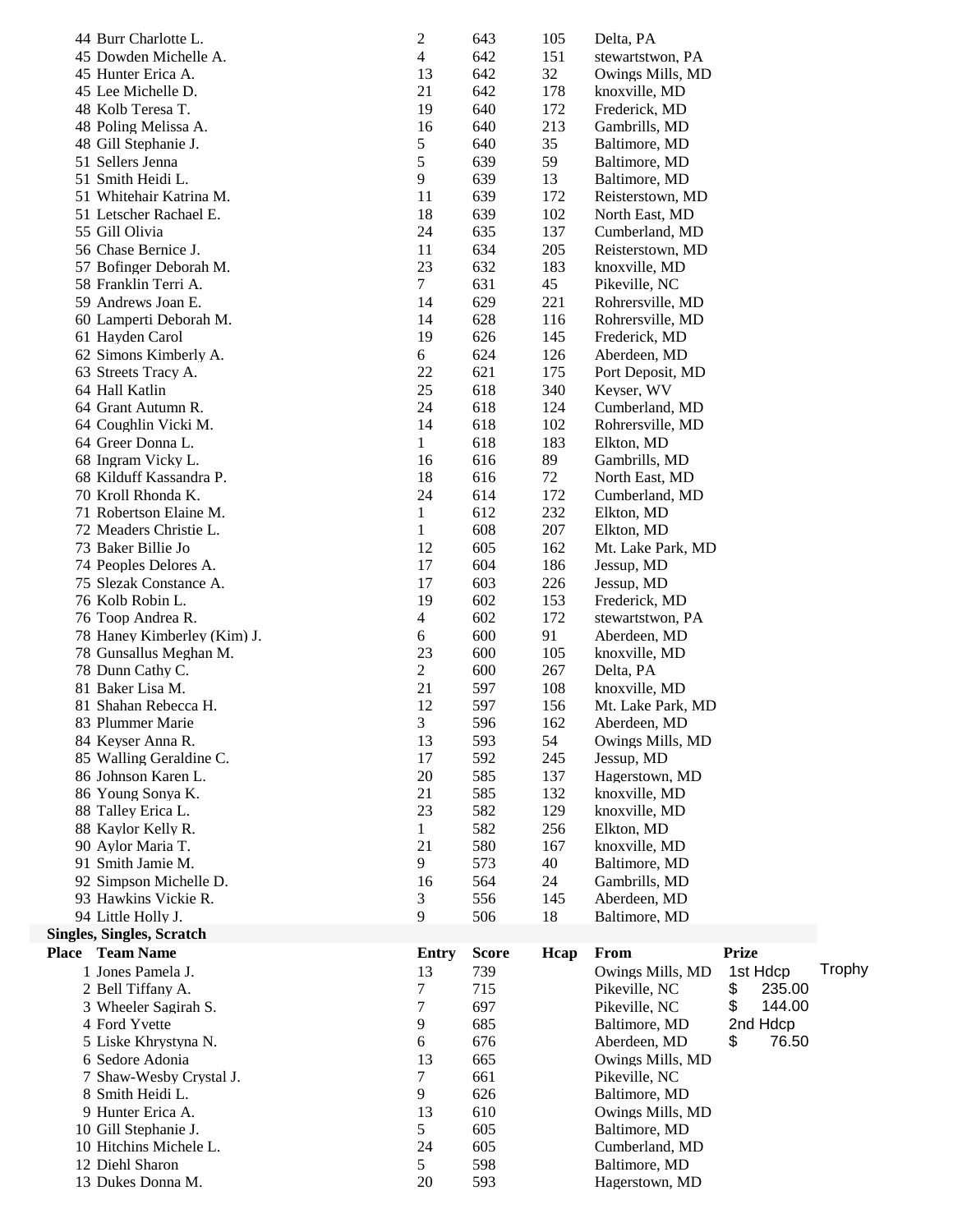| 14 Wolfe Catherine (Cat) R.    | 18               | 591 | North East, MD    |
|--------------------------------|------------------|-----|-------------------|
| 15 Grue Jennifer L.            | 19               | 588 | Frederick, MD     |
| 16 Franklin Terri A.           | 7                | 586 | Pikeville, NC     |
| 17 Landa Ashley D.             | 18               | 584 | North East, MD    |
| 18 Sellers Jenna               | 5                | 580 | Baltimore, MD     |
| 19 Brooks Jean M.              | 14               | 564 | Rohrersville, MD  |
| 20 Jackson Christine Y.        | 16               | 559 | Gambrills, MD     |
| 21 Blake Kristi L.             | 6                | 548 | Aberdeen, MD      |
| 22 Phillips Marquita N.        | 15               | 547 | Baltimore, MD     |
| 23 Kilduff Kassandra P.        | 18               | 544 | North East, MD    |
| 24 Simpson Michelle D.         | 16               | 540 | Gambrills, MD     |
| 25 Diehl Erin N.               | 5                | 539 | Baltimore, MD     |
| 25 Keyser Anna R.              | 13               | 539 | Owings Mills, MD  |
| 27 Burr Charlotte L.           | $\overline{c}$   | 538 | Delta, PA         |
| 28 Letscher Rachael E.         | 18               | 537 | North East, MD    |
| 29 Smith Jamie M.              | 9                | 533 | Baltimore, MD     |
| 30 Tucker Elizabeth L.         | $\overline{4}$   | 531 | stewartstwon, PA  |
| 31 Ingram Vicky L.             | 16               | 527 | Gambrills, MD     |
| 32 Riggleman Billie J.         | 12               | 521 | Mt. Lake Park, MD |
| 33 Sands Brenda L.             | $\overline{4}$   | 517 | stewartstwon, PA  |
| 33 Henderson Ivy R.            | 3                | 517 | Aberdeen, MD      |
| 33 Shroyer Holli A.            | 25               | 517 | Keyser, WV        |
| 36 Dymond Blanche M.           | 17               | 516 | Jessup, MD        |
| 36 Coughlin Vicki M.           | 14               | 516 | Rohrersville, MD  |
| 38 Mc Gowan Tiffany D.         | 15               | 513 | Baltimore, MD     |
| 39 Lamperti Deborah M.         | 14               | 512 | Rohrersville, MD  |
| 40 Haney Kimberley (Kim) J.    | 6                | 509 | Aberdeen, MD      |
| 41 Heller Donna M.             | 20               | 504 | Hagerstown, MD    |
| 42 Gill Olivia                 | 24               | 498 | Cumberland, MD    |
| 42 Reeves Amanda M.            | 23               | 498 | knoxville, MD     |
| 42 Simons Kimberly A.          | 6                | 498 | Aberdeen, MD      |
| 45 Gunsallus Meghan M.         | 23               | 495 | knoxville, MD     |
| 46 Grant Autumn R.             | 24               | 494 |                   |
|                                |                  |     | Cumberland, MD    |
| 47 Kinsinger Jackie A.         | 25               | 492 | Keyser, WV        |
| 48 Dowden Michelle A.          | 4                | 491 | stewartstwon, PA  |
| 49 Pride Joy                   | 15               | 490 | Baltimore, MD     |
| 50 Baker Lisa M.               | 21               | 489 | knoxville, MD     |
| 51 Little Holly J.             | 9                | 488 | Baltimore, MD     |
| 52 Lucas Connie M.             | $\overline{c}$   | 485 | Delta, PA         |
| 53 Hayden Carol                | 19               | 481 | Frederick, MD     |
| 54 Sherman Heather A.          | $\boldsymbol{2}$ | 475 | Delta, PA         |
| 55 Jones Sylvia                | 15               | 469 | Baltimore, MD     |
| 56 Kolb Teresa T.              | 19               | 468 | Frederick, MD     |
| 57 Whitehair Katrina M.        | 11               | 467 | Reisterstown, MD  |
| 58 Klopfer Christine M.        | 20               | 465 | Hagerstown, MD    |
| 59 Lee Michelle D.             | 21               | 464 | knoxville, MD     |
| 60 Talley Erica L.             | 23               | 453 | knoxville, MD     |
| 60 Young Sonya K.              | 21               | 453 | knoxville, MD     |
| 60 Tasker Laura                | 12               | 453 | Mt. Lake Park, MD |
| 63 Renick Amanda               | 11               | 452 | Reisterstown, MD  |
| 64 Kolb Robin L.               | 19               | 449 | Frederick, MD     |
| 64 Bofinger Deborah M.         | 23               | 449 | knoxville, MD     |
| 66 Johnson Karen L.            | 20               | 448 | Hagerstown, MD    |
| 66 Emerson-Phillips Heather A. | 8                | 448 | Church Hill, MD   |
| 66 Testerman Evelyn (Evie)     | 3                | 448 | Aberdeen, MD      |
| 69 Emerson Diann F.            | $\,8$            | 447 | Church Hill, MD   |
| 70 Streets Tracy A.            | 22               | 446 | Port Deposit, MD  |
| 71 Baker Billie Jo             | 12               | 443 | Mt. Lake Park, MD |
| 72 Kroll Rhonda K.             | 24               | 442 | Cumberland, MD    |
| 73 Shahan Rebecca H.           | 12               | 441 | Mt. Lake Park, MD |
| 74 Greer Donna L.              | 1                | 435 | Elkton, MD        |
| 75 Plummer Marie               | $\mathfrak{Z}$   | 434 | Aberdeen, MD      |
| 76 Toop Andrea R.              | $\overline{4}$   | 430 | stewartstwon, PA  |
| 77 Chase Bernice J.            | 11               | 429 | Reisterstown, MD  |
| 78 Poling Melissa A.           | 16               | 427 | Gambrills, MD     |
| 79 Peoples Delores A.          | 17               | 418 | Jessup, MD        |
|                                |                  |     |                   |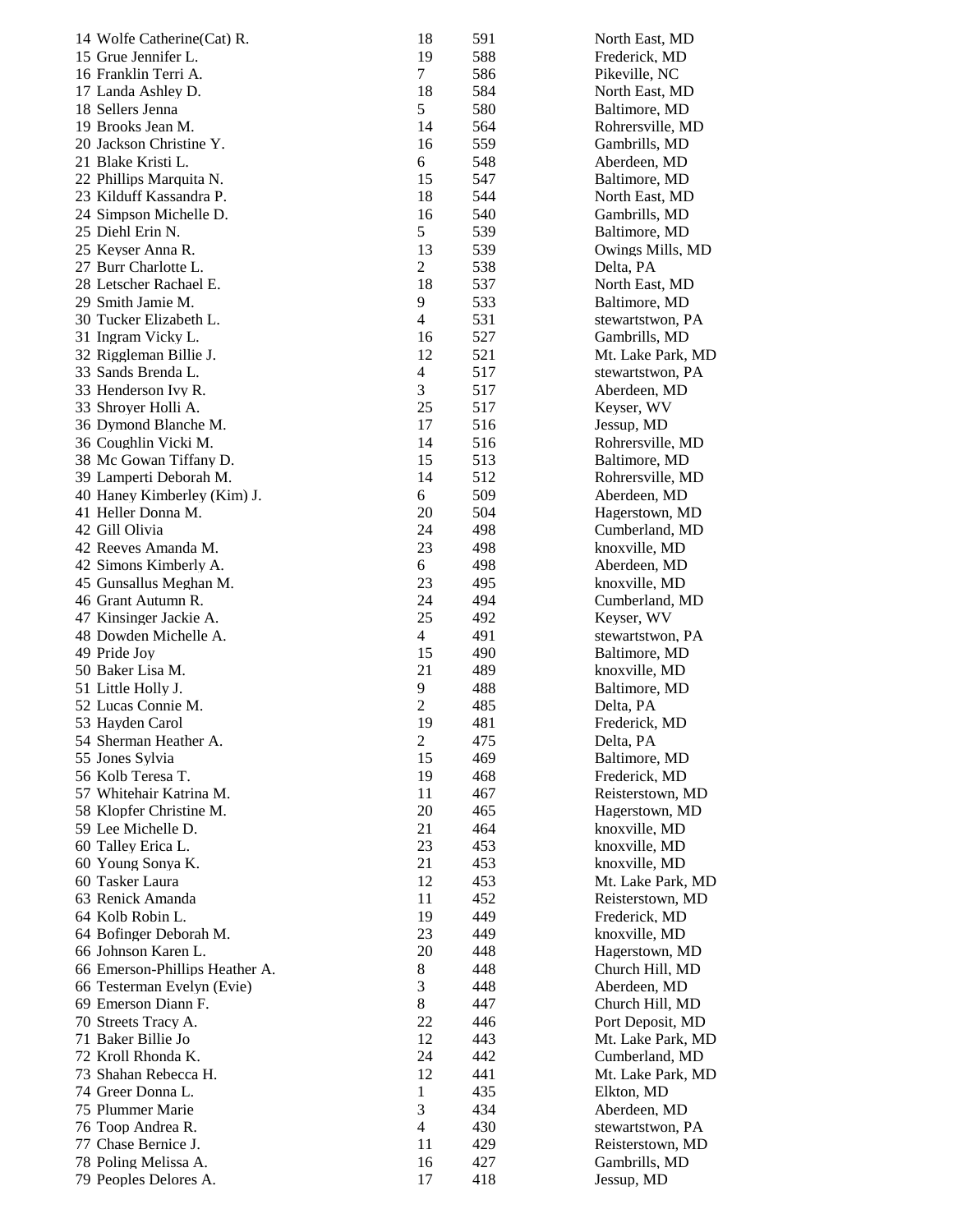| 80 Aylor Maria T.                          | 21             | 413          |                  | knoxville, MD     |              |        |
|--------------------------------------------|----------------|--------------|------------------|-------------------|--------------|--------|
| 81 Hawkins Vickie R.                       | 3              | 411          |                  | Aberdeen, MD      |              |        |
| 82 Patrick Ella D.                         | 22             | 410          |                  | Port Deposit, MD  |              |        |
| 83 Andrews Joan E.                         | 14             | 408          |                  | Rohrersville, MD  |              |        |
| 84 Foster Juanita                          | 22             | 405          |                  | Port Deposit, MD  |              |        |
| 85 Meaders Christie L.                     | $\mathbf{1}$   | 401          |                  | Elkton, MD        |              |        |
| 86 Murphy Marion E.                        | 11             | 397          |                  | Reisterstown, MD  |              |        |
| 87 Robertson Elaine M.                     | $\mathbf{1}$   | 380          |                  | Elkton, MD        |              |        |
| 88 Hall Sabrina                            | 25             | 379          |                  | Keyser, WV        |              |        |
| 89 Slezak Constance A.                     | 17             | 377          |                  | Jessup, MD        |              |        |
| 90 Bennett Tiffany M.                      | 22             | 370          |                  | Port Deposit, MD  |              |        |
| 91 Walling Geraldine C.                    | 17             | 347          |                  | Jessup, MD        |              |        |
| 92 Dunn Cathy C.                           | 2              | 333          |                  | Delta, PA         |              |        |
| 93 Kaylor Kelly R.                         | 1              | 326          |                  | Elkton, MD        |              |        |
| 94 Hall Katlin                             | 25             | 278          |                  | Keyser, WV        |              |        |
| <b>All Events, All Events, Handicapped</b> |                |              |                  |                   |              |        |
| Place Team Name                            | <b>Entry</b>   | <b>Score</b> | Hcap             | From              | <b>Prize</b> |        |
| 1 Wheeler Sagirah S.                       | 7              | 2,159        | 63               | Pikeville, NC     | \$<br>150.00 | Trophy |
| 2 Foster Juanita                           | 22             | 2,104        | 768              | Port Deposit, MD  | \$<br>75.00  |        |
| 3 Mc Gowan Tiffany D.                      | 15             | 2,087        | 582              | Baltimore, MD     | \$<br>53.00  |        |
| 4 Bell Tiffany A.                          | 7              | 2,086        | $\boldsymbol{0}$ | Pikeville, NC     | 1st Scratch  |        |
| 5 Jones Pamela J.                          | 13             | 2,080        | 81               | Owings Mills, MD  | \$<br>35.00  |        |
| 6 Ford Yvette                              | 9              | 2,075        | 192              | Baltimore, MD     | \$<br>25.00  |        |
| 7 Pride Joy                                | 15             | 2,058        | 468              | Baltimore, MD     | \$<br>20.00  |        |
| 8 Dukes Donna M.                           | 20             | 2,057        | 387              | Hagerstown, MD    | \$<br>5.00   |        |
| 8 Patrick Ella D.                          | 22             | 2,057        | 783              | Port Deposit, MD  | \$<br>5.00   |        |
| 10 Sedore Adonia                           | 13             | 2,047        | 30               | Owings Mills, MD  |              |        |
| 11 Sands Brenda L.                         | 4              | 2,046        | 411              | stewartstwon, PA  |              |        |
| 12 Diehl Erin N.                           | 5              | 2,045        | 525              |                   |              |        |
| 13 Whitehair Katrina M.                    | 11             |              | 516              | Baltimore, MD     |              |        |
|                                            |                | 2,020        |                  | Reisterstown, MD  |              |        |
| 14 Reeves Amanda M.                        | 23             | 2,019        | 501              | knoxville, MD     |              |        |
| 15 Burr Charlotte L.                       | 2              | 2,012        | 315              | Delta, PA         |              |        |
| 16 Klopfer Christine M.                    | 20             | 2,006        | 540              | Hagerstown, MD    |              |        |
| 17 Poling Melissa A.                       | 16             | 2,005        | 639              | Gambrills, MD     |              |        |
| 18 Tasker Laura                            | 12             | 2,004        | 582              | Mt. Lake Park, MD |              |        |
| 19 Tucker Elizabeth L.                     | 4              | 2,003        | 396              | stewartstwon, PA  |              |        |
| 20 Sherman Heather A.                      | $\overline{c}$ | 2,000        | 525              | Delta, PA         |              |        |
| 21 Greer Donna L.                          | 1              | 1,994        | 549              | Elkton, MD        |              |        |
| 22 Dunn Cathy C.                           | $\overline{c}$ | 1,992        | 801              | Delta, PA         |              |        |
| 22 Phillips Marquita N.                    | 15             | 1,992        | 372              | Baltimore, MD     |              |        |
| 22 Lee Michelle D.                         | 21             | 1,992        | 534              | knoxville, MD     |              |        |
| 25 Hitchins Michele L.                     | 24             | 1,991        | 324              | Cumberland, MD    |              |        |
| 26 Murphy Marion E.                        | 11             | 1,990        | 849              | Reisterstown, MD  |              |        |
| 27 Heller Donna M.                         | 20             | 1,985        | 453              | Hagerstown, MD    |              |        |
| 27 Blake Kristi L.                         | 6              | 1,985        | 420              | Aberdeen, MD      |              |        |
| 29 Lucas Connie M.                         | 2              | 1,983        | 510              | Delta, PA         |              |        |
| 30 Testerman Evelyn (Evie)                 | 3              | 1,982        | 597              | Aberdeen, MD      |              |        |
| 31 Hawkins Vickie R.                       | 3              | 1,973        | 435              | Aberdeen, MD      |              |        |
| 32 Landa Ashley D.                         | 18             | 1,972        | 258              | North East, MD    |              |        |
| 33 Riggleman Billie J.                     | 12             | 1,969        | 468              | Mt. Lake Park, MD |              |        |
| 34 Kinsinger Jackie A.                     | 25             | 1,963        | 501              | Keyser, WV        |              |        |
| 35 Smith Heidi L.                          | 9              | 1,961        | 39               | Baltimore, MD     |              |        |
| 36 Renick Amanda                           | 11             | 1,960        | 663              | Reisterstown, MD  |              |        |
| 37 Chase Bernice J.                        | 11             | 1,954        | 615              | Reisterstown, MD  |              |        |
| 38 Jackson Christine Y.                    | 16             | 1,953        | 387              | Gambrills, MD     |              |        |
| 39 Hall Sabrina                            | 25             | 1,950        | 930              | Keyser, WV        |              |        |
| 39 Hall Katlin                             | 25             | 1,950        | 1020             | Keyser, WV        |              |        |
| 41 Shaw-Wesby Crystal J.                   | 7              | 1,949        | 0                | Pikeville, NC     |              |        |
| 42 Dymond Blanche M.                       | 17             | 1,946        | 510              | Jessup, MD        |              |        |
| 43 Brooks Jean M.                          | 14             | 1,930        | 339              | Rohrersville, MD  |              |        |
| 43 Hunter Erica A.                         | 13             | 1,930        | 96               | Owings Mills, MD  |              |        |
| 43 Plummer Marie                           | 3              | 1,930        | 486              | Aberdeen, MD      |              |        |
| 46 Aylor Maria T.                          | 21             | 1,928        | 501              | knoxville, MD     |              |        |
| 47 Meaders Christie L.                     | $\mathbf{1}$   | 1,927        | 621              | Elkton, MD        |              |        |
| 48 Kroll Rhonda K.                         | 24             | 1,926        | 516              | Cumberland, MD    |              |        |
| 48 Grant Autumn R.                         | 24             | 1,926        | 372              | Cumberland, MD    |              |        |
|                                            |                |              |                  |                   |              |        |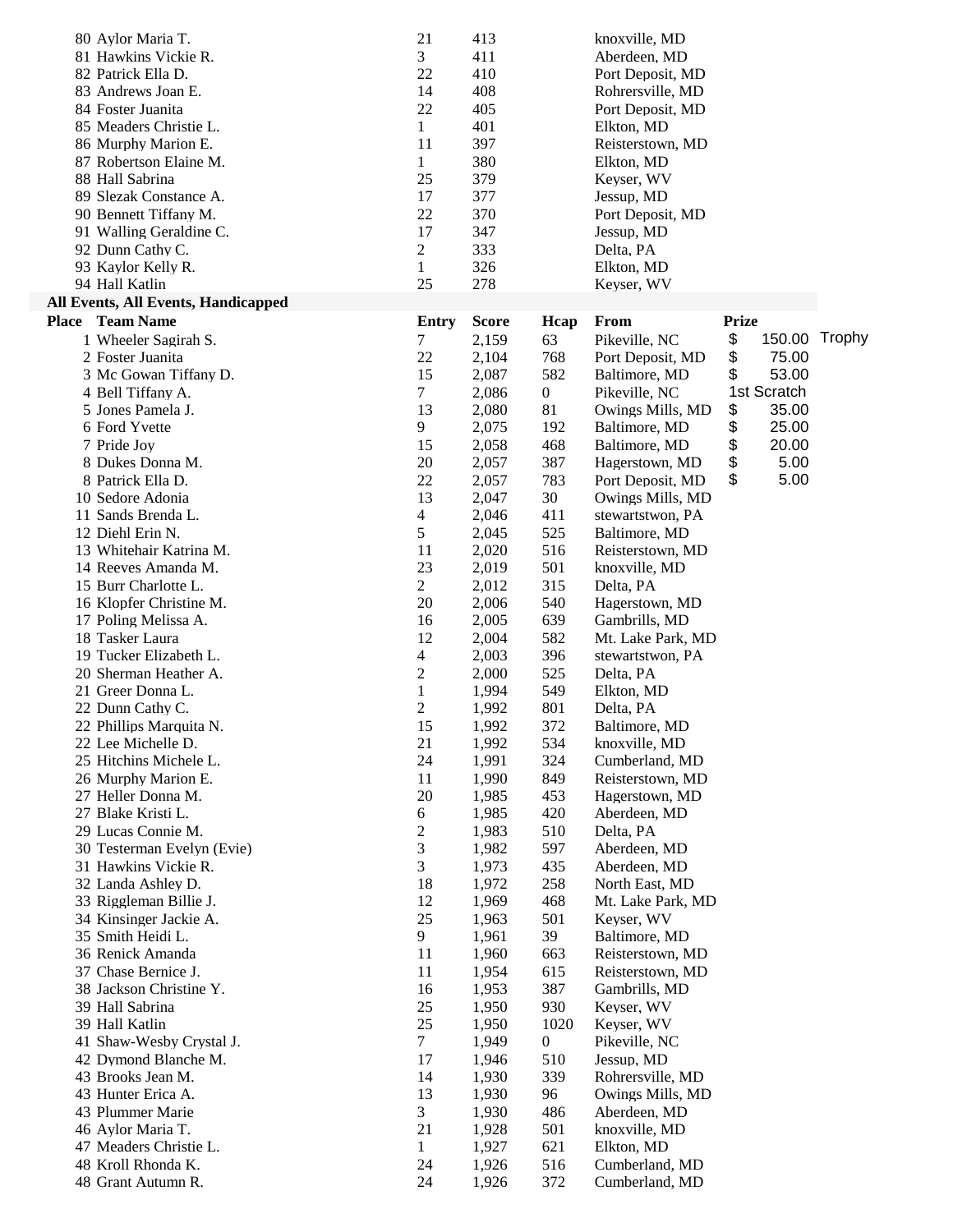| 50 Gill Olivia<br>51 Kilduff Kassandra P.<br>52 Peoples Delores A.<br>53 Kolb Robin L.<br>53 Gunsallus Meghan M.<br>53 Simons Kimberly A.<br>56 Liske Khrystyna N.<br>57 Diehl Sharon<br>57 Smith Jamie M.<br>57 Baker Billie Jo<br>60 Letscher Rachael E.<br>60 Bennett Tiffany M.<br>62 Hayden Carol<br>63 Coughlin Vicki M.<br>63 Dowden Michelle A.<br>65 Baker Lisa M.<br>66 Toop Andrea R.<br>67 Slezak Constance A.<br>68 Kolb Teresa T.<br>68 Gill Stephanie J.<br>70 Wolfe Catherine (Cat) R.<br>71 Jones Sylvia<br>72 Keyser Anna R.<br>73 Johnson Karen L.<br>74 Shahan Rebecca H.<br>74 Henderson Ivy R.<br>76 Franklin Terri A.<br>76 Kaylor Kelly R.<br>78 Lamperti Deborah M.<br>79 Grue Jennifer L.<br>79 Haney Kimberley (Kim) J. | 24<br>18<br>17<br>19<br>23<br>6<br>6<br>5<br>9<br>12<br>18<br>22<br>19<br>14<br>$\overline{4}$<br>21<br>$\overline{4}$<br>17<br>19<br>5<br>18<br>15<br>13<br>20<br>12<br>3<br>7<br>$\mathbf{1}$<br>14<br>19<br>6 | 1,925<br>1,924<br>1,922<br>1,914<br>1,914<br>1,914<br>1,913<br>1,911<br>1,911<br>1,911<br>1,910<br>1,910<br>1,908<br>1,907<br>1,907<br>1,902<br>1,896<br>1,895<br>1,891<br>1,891<br>1,888<br>1,871<br>1,863<br>1,862<br>1,859<br>1,859<br>1,854<br>1,854<br>1,852<br>1,848<br>1,848 | 411<br>216<br>558<br>459<br>315<br>378<br>81<br>162<br>120<br>486<br>306<br>882<br>435<br>306<br>453<br>324<br>516<br>678<br>516<br>105<br>192<br>549<br>162<br>411<br>468<br>420<br>135<br>768<br>348<br>258<br>273 | Cumberland, MD<br>North East, MD<br>Jessup, MD<br>Frederick, MD<br>knoxville, MD<br>Aberdeen, MD<br>Aberdeen, MD<br>Baltimore, MD<br>Baltimore, MD<br>Mt. Lake Park, MD<br>North East, MD<br>Port Deposit, MD<br>Frederick, MD<br>Rohrersville, MD<br>stewartstwon, PA<br>knoxville, MD<br>stewartstwon, PA<br>Jessup, MD<br>Frederick, MD<br>Baltimore, MD<br>North East, MD<br>Baltimore, MD<br>Owings Mills, MD<br>Hagerstown, MD<br>Mt. Lake Park, MD<br>Aberdeen, MD<br>Pikeville, NC<br>Elkton, MD<br>Rohrersville, MD<br>Frederick, MD<br>Aberdeen, MD |                         |        |
|----------------------------------------------------------------------------------------------------------------------------------------------------------------------------------------------------------------------------------------------------------------------------------------------------------------------------------------------------------------------------------------------------------------------------------------------------------------------------------------------------------------------------------------------------------------------------------------------------------------------------------------------------------------------------------------------------------------------------------------------------|------------------------------------------------------------------------------------------------------------------------------------------------------------------------------------------------------------------|-------------------------------------------------------------------------------------------------------------------------------------------------------------------------------------------------------------------------------------------------------------------------------------|----------------------------------------------------------------------------------------------------------------------------------------------------------------------------------------------------------------------|---------------------------------------------------------------------------------------------------------------------------------------------------------------------------------------------------------------------------------------------------------------------------------------------------------------------------------------------------------------------------------------------------------------------------------------------------------------------------------------------------------------------------------------------------------------|-------------------------|--------|
| 81 Shroyer Holli A.<br>82 Ingram Vicky L.                                                                                                                                                                                                                                                                                                                                                                                                                                                                                                                                                                                                                                                                                                          | 25<br>16                                                                                                                                                                                                         | 1,838<br>1,832                                                                                                                                                                                                                                                                      | 405<br>267                                                                                                                                                                                                           | Keyser, WV<br>Gambrills, MD                                                                                                                                                                                                                                                                                                                                                                                                                                                                                                                                   |                         |        |
| 83 Sellers Jenna<br>84 Bofinger Deborah M.                                                                                                                                                                                                                                                                                                                                                                                                                                                                                                                                                                                                                                                                                                         | 5<br>23                                                                                                                                                                                                          | 1,831<br>1,822                                                                                                                                                                                                                                                                      | 177<br>549                                                                                                                                                                                                           | Baltimore, MD<br>knoxville, MD                                                                                                                                                                                                                                                                                                                                                                                                                                                                                                                                |                         |        |
| 85 Andrews Joan E.<br>86 Young Sonya K.                                                                                                                                                                                                                                                                                                                                                                                                                                                                                                                                                                                                                                                                                                            | 14<br>21                                                                                                                                                                                                         | 1,819<br>1,815                                                                                                                                                                                                                                                                      | 663<br>396                                                                                                                                                                                                           | Rohrersville, MD<br>knoxville, MD                                                                                                                                                                                                                                                                                                                                                                                                                                                                                                                             |                         |        |
| 87 Streets Tracy A.                                                                                                                                                                                                                                                                                                                                                                                                                                                                                                                                                                                                                                                                                                                                | 22                                                                                                                                                                                                               | 1,806                                                                                                                                                                                                                                                                               | 525                                                                                                                                                                                                                  | Port Deposit, MD                                                                                                                                                                                                                                                                                                                                                                                                                                                                                                                                              |                         |        |
| 88 Talley Erica L.<br>89 Simpson Michelle D.                                                                                                                                                                                                                                                                                                                                                                                                                                                                                                                                                                                                                                                                                                       | 23<br>16                                                                                                                                                                                                         | 1,803<br>1,783                                                                                                                                                                                                                                                                      | 387<br>72                                                                                                                                                                                                            | knoxville, MD<br>Gambrills, MD                                                                                                                                                                                                                                                                                                                                                                                                                                                                                                                                |                         |        |
| 90 Walling Geraldine C.                                                                                                                                                                                                                                                                                                                                                                                                                                                                                                                                                                                                                                                                                                                            | 17                                                                                                                                                                                                               | 1,750                                                                                                                                                                                                                                                                               | 735                                                                                                                                                                                                                  | Jessup, MD                                                                                                                                                                                                                                                                                                                                                                                                                                                                                                                                                    |                         |        |
| 91 Robertson Elaine M.                                                                                                                                                                                                                                                                                                                                                                                                                                                                                                                                                                                                                                                                                                                             | 1                                                                                                                                                                                                                | 1,746                                                                                                                                                                                                                                                                               | 696                                                                                                                                                                                                                  | Elkton, MD                                                                                                                                                                                                                                                                                                                                                                                                                                                                                                                                                    |                         |        |
| 92 Little Holly J.                                                                                                                                                                                                                                                                                                                                                                                                                                                                                                                                                                                                                                                                                                                                 | 9                                                                                                                                                                                                                | 1,669                                                                                                                                                                                                                                                                               | 54                                                                                                                                                                                                                   | Baltimore, MD                                                                                                                                                                                                                                                                                                                                                                                                                                                                                                                                                 |                         |        |
| 93 Emerson-Phillips Heather A.<br>94 Emerson Diann F.                                                                                                                                                                                                                                                                                                                                                                                                                                                                                                                                                                                                                                                                                              | 8<br>8                                                                                                                                                                                                           | 1,271<br>1,261                                                                                                                                                                                                                                                                      | $* 420$<br>$* 394$                                                                                                                                                                                                   | Church Hill, MD<br>Church Hill, MD                                                                                                                                                                                                                                                                                                                                                                                                                                                                                                                            |                         |        |
| <b>All Events, All Events, Scratch</b>                                                                                                                                                                                                                                                                                                                                                                                                                                                                                                                                                                                                                                                                                                             |                                                                                                                                                                                                                  |                                                                                                                                                                                                                                                                                     |                                                                                                                                                                                                                      |                                                                                                                                                                                                                                                                                                                                                                                                                                                                                                                                                               |                         |        |
| Place Team Name                                                                                                                                                                                                                                                                                                                                                                                                                                                                                                                                                                                                                                                                                                                                    | <b>Entry</b>                                                                                                                                                                                                     | <b>Score</b>                                                                                                                                                                                                                                                                        | Hcap                                                                                                                                                                                                                 | From                                                                                                                                                                                                                                                                                                                                                                                                                                                                                                                                                          | <b>Prize</b>            |        |
| 1 Wheeler Sagirah S.<br>2 Bell Tiffany A.                                                                                                                                                                                                                                                                                                                                                                                                                                                                                                                                                                                                                                                                                                          | 7<br>7                                                                                                                                                                                                           | 2,096<br>2,086                                                                                                                                                                                                                                                                      |                                                                                                                                                                                                                      | Pikeville, NC<br>Pikeville, NC                                                                                                                                                                                                                                                                                                                                                                                                                                                                                                                                | 1st Hdcp<br>72.00<br>\$ | Trophy |
| 3 Sedore Adonia                                                                                                                                                                                                                                                                                                                                                                                                                                                                                                                                                                                                                                                                                                                                    | 13                                                                                                                                                                                                               | 2,017                                                                                                                                                                                                                                                                               |                                                                                                                                                                                                                      | Owings Mills, MD                                                                                                                                                                                                                                                                                                                                                                                                                                                                                                                                              | \$<br>20.00             |        |
| 4 Jones Pamela J.                                                                                                                                                                                                                                                                                                                                                                                                                                                                                                                                                                                                                                                                                                                                  | 13                                                                                                                                                                                                               | 1,999                                                                                                                                                                                                                                                                               |                                                                                                                                                                                                                      | Owings Mills, MD                                                                                                                                                                                                                                                                                                                                                                                                                                                                                                                                              |                         |        |
| 5 Shaw-Wesby Crystal J.                                                                                                                                                                                                                                                                                                                                                                                                                                                                                                                                                                                                                                                                                                                            | 7                                                                                                                                                                                                                | 1,949                                                                                                                                                                                                                                                                               |                                                                                                                                                                                                                      | Pikeville, NC                                                                                                                                                                                                                                                                                                                                                                                                                                                                                                                                                 |                         |        |
| 6 Smith Heidi L.                                                                                                                                                                                                                                                                                                                                                                                                                                                                                                                                                                                                                                                                                                                                   | 9                                                                                                                                                                                                                | 1,922                                                                                                                                                                                                                                                                               |                                                                                                                                                                                                                      | Baltimore, MD                                                                                                                                                                                                                                                                                                                                                                                                                                                                                                                                                 |                         |        |
| 7 Ford Yvette                                                                                                                                                                                                                                                                                                                                                                                                                                                                                                                                                                                                                                                                                                                                      | 9                                                                                                                                                                                                                | 1,883                                                                                                                                                                                                                                                                               |                                                                                                                                                                                                                      | Baltimore, MD                                                                                                                                                                                                                                                                                                                                                                                                                                                                                                                                                 |                         |        |
| 8 Hunter Erica A.<br>9 Liske Khrystyna N.                                                                                                                                                                                                                                                                                                                                                                                                                                                                                                                                                                                                                                                                                                          | 13<br>6                                                                                                                                                                                                          | 1,834<br>1,832                                                                                                                                                                                                                                                                      |                                                                                                                                                                                                                      | Owings Mills, MD<br>Aberdeen, MD                                                                                                                                                                                                                                                                                                                                                                                                                                                                                                                              |                         |        |
| 10 Smith Jamie M.                                                                                                                                                                                                                                                                                                                                                                                                                                                                                                                                                                                                                                                                                                                                  | 9                                                                                                                                                                                                                | 1,791                                                                                                                                                                                                                                                                               |                                                                                                                                                                                                                      | Baltimore, MD                                                                                                                                                                                                                                                                                                                                                                                                                                                                                                                                                 |                         |        |
| 11 Gill Stephanie J.                                                                                                                                                                                                                                                                                                                                                                                                                                                                                                                                                                                                                                                                                                                               | 5                                                                                                                                                                                                                | 1,786                                                                                                                                                                                                                                                                               |                                                                                                                                                                                                                      | Baltimore, MD                                                                                                                                                                                                                                                                                                                                                                                                                                                                                                                                                 |                         |        |
| 12 Diehl Sharon                                                                                                                                                                                                                                                                                                                                                                                                                                                                                                                                                                                                                                                                                                                                    | 5                                                                                                                                                                                                                | 1,749                                                                                                                                                                                                                                                                               |                                                                                                                                                                                                                      | Baltimore, MD                                                                                                                                                                                                                                                                                                                                                                                                                                                                                                                                                 |                         |        |
| 13 Franklin Terri A.                                                                                                                                                                                                                                                                                                                                                                                                                                                                                                                                                                                                                                                                                                                               | $\tau$                                                                                                                                                                                                           | 1,719                                                                                                                                                                                                                                                                               |                                                                                                                                                                                                                      | Pikeville, NC                                                                                                                                                                                                                                                                                                                                                                                                                                                                                                                                                 |                         |        |
| 14 Landa Ashley D.<br>15 Simpson Michelle D.                                                                                                                                                                                                                                                                                                                                                                                                                                                                                                                                                                                                                                                                                                       | 18<br>16                                                                                                                                                                                                         | 1,714<br>1,711                                                                                                                                                                                                                                                                      |                                                                                                                                                                                                                      | North East, MD<br>Gambrills, MD                                                                                                                                                                                                                                                                                                                                                                                                                                                                                                                               |                         |        |
| 16 Kilduff Kassandra P.                                                                                                                                                                                                                                                                                                                                                                                                                                                                                                                                                                                                                                                                                                                            | 18                                                                                                                                                                                                               | 1,708                                                                                                                                                                                                                                                                               |                                                                                                                                                                                                                      | North East, MD                                                                                                                                                                                                                                                                                                                                                                                                                                                                                                                                                |                         |        |
| 17 Keyser Anna R.                                                                                                                                                                                                                                                                                                                                                                                                                                                                                                                                                                                                                                                                                                                                  | 13                                                                                                                                                                                                               | 1,701                                                                                                                                                                                                                                                                               |                                                                                                                                                                                                                      | Owings Mills, MD                                                                                                                                                                                                                                                                                                                                                                                                                                                                                                                                              |                         |        |
| 18 Burr Charlotte L.                                                                                                                                                                                                                                                                                                                                                                                                                                                                                                                                                                                                                                                                                                                               | $\overline{2}$                                                                                                                                                                                                   | 1,697                                                                                                                                                                                                                                                                               |                                                                                                                                                                                                                      | Delta, PA                                                                                                                                                                                                                                                                                                                                                                                                                                                                                                                                                     |                         |        |
| 19 Wolfe Catherine(Cat) R.                                                                                                                                                                                                                                                                                                                                                                                                                                                                                                                                                                                                                                                                                                                         | 18                                                                                                                                                                                                               | 1,696                                                                                                                                                                                                                                                                               |                                                                                                                                                                                                                      | North East, MD                                                                                                                                                                                                                                                                                                                                                                                                                                                                                                                                                |                         |        |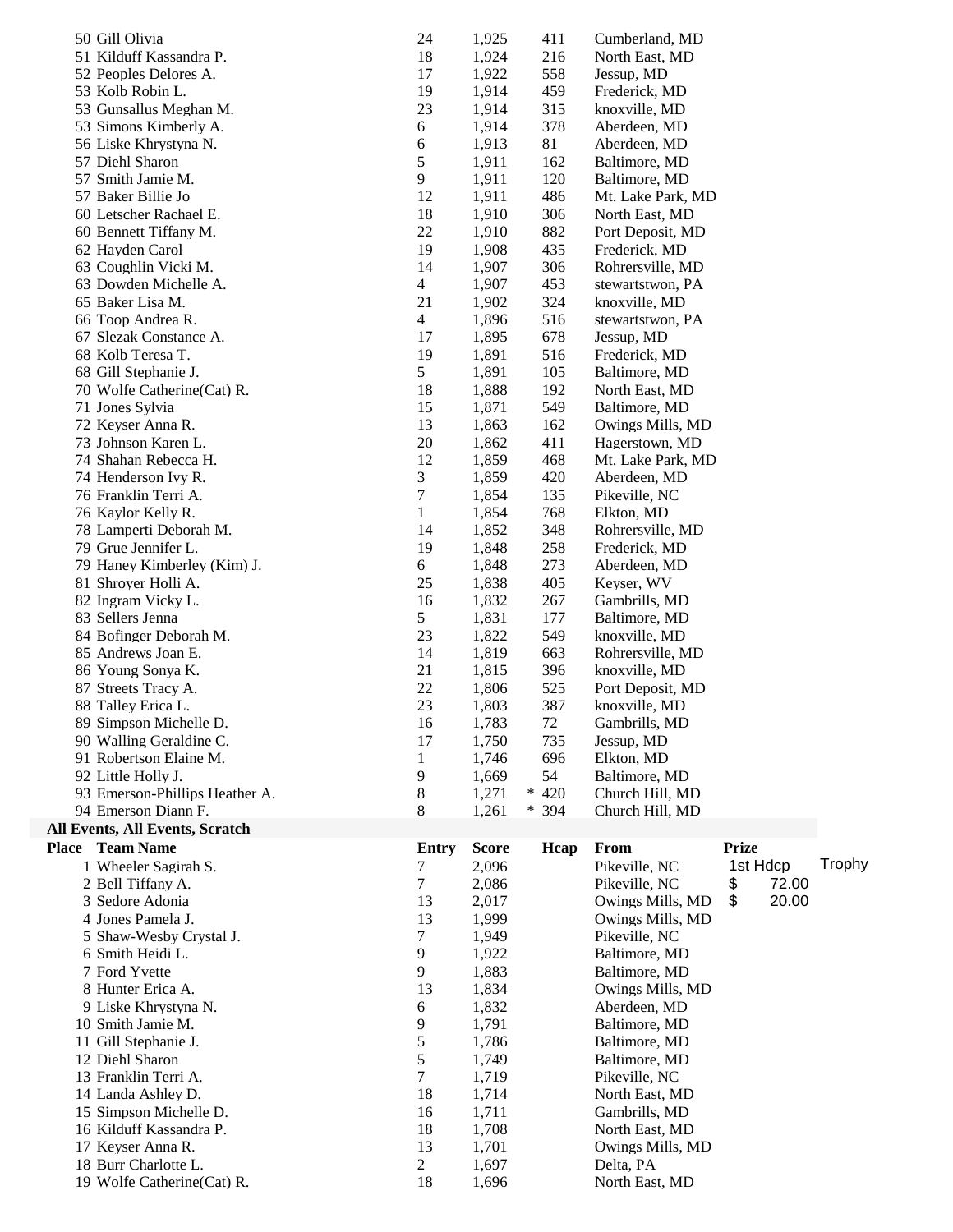| 20 Dukes Donna M.                      | 20                      | 1,670 | Hagerstown, MD    |
|----------------------------------------|-------------------------|-------|-------------------|
| 21 Hitchins Michele L.                 | 24                      | 1,667 | Cumberland, MD    |
| 22 Sellers Jenna                       | 5                       | 1,654 | Baltimore, MD     |
| 23 Sands Brenda L.                     | 4                       | 1,635 | stewartstwon, PA  |
| 24 Phillips Marquita N.                | 15                      | 1,620 | Baltimore, MD     |
| 25 Little Holly J.                     | 9                       | 1,615 | Baltimore, MD     |
| 26 Tucker Elizabeth L.                 | $\overline{4}$          | 1,607 | stewartstwon, PA  |
| 27 Letscher Rachael E.                 | 18                      | 1,604 | North East, MD    |
| 28 Coughlin Vicki M.                   | 14                      | 1,601 | Rohrersville, MD  |
| 29 Gunsallus Meghan M.                 | 23                      | 1,599 | knoxville, MD     |
| 30 Brooks Jean M.                      | 14                      | 1,591 | Rohrersville, MD  |
| 31 Grue Jennifer L.                    | 19                      | 1,590 | Frederick, MD     |
| 31 Pride Joy                           | 15                      | 1,590 | Baltimore, MD     |
| 33 Baker Lisa M.                       | 21                      | 1,578 | knoxville, MD     |
| 34 Haney Kimberley (Kim) J.            | 6                       | 1,575 | Aberdeen, MD      |
| 35 Jackson Christine Y.                | 16                      | 1,566 | Gambrills, MD     |
| 36 Ingram Vicky L.                     | 16                      | 1,565 | Gambrills, MD     |
| 36 Blake Kristi L.                     | 6                       | 1,565 | Aberdeen, MD      |
| 38 Grant Autumn R.                     | 24                      | 1,554 | Cumberland, MD    |
| 39 Hawkins Vickie R.                   | 3                       | 1,538 | Aberdeen, MD      |
| 40 Simons Kimberly A.                  | 6                       | 1,536 | Aberdeen, MD      |
| 41 Heller Donna M.                     | 20                      | 1,532 | Hagerstown, MD    |
| 42 Diehl Erin N.                       | 5                       | 1,520 | Baltimore, MD     |
| 43 Reeves Amanda M.                    | 23                      | 1,518 | knoxville, MD     |
| 44 Gill Olivia                         | 24                      | 1,514 | Cumberland, MD    |
| 45 Mc Gowan Tiffany D.                 | 15                      | 1,505 | Baltimore, MD     |
| 46 Lamperti Deborah M.                 | 14                      | 1,504 | Rohrersville, MD  |
| 46 Whitehair Katrina M.                | 11                      | 1,504 | Reisterstown, MD  |
| 48 Riggleman Billie J.                 | 12                      | 1,501 | Mt. Lake Park, MD |
| 49 Sherman Heather A.                  | $\overline{\mathbf{c}}$ | 1,475 | Delta, PA         |
| 50 Lucas Connie M.                     | $\overline{2}$          | 1,473 | Delta, PA         |
| 50 Hayden Carol                        | 19                      | 1,473 | Frederick, MD     |
| 52 Klopfer Christine M.                | 20                      | 1,466 | Hagerstown, MD    |
| 53 Kinsinger Jackie A.                 | 25                      | 1,462 | Keyser, WV        |
| 54 Lee Michelle D.                     | 21                      | 1,458 | knoxville, MD     |
| 55 Kolb Robin L.                       | 19                      | 1,455 | Frederick, MD     |
| 56 Dowden Michelle A.                  | $\overline{\mathbf{4}}$ | 1,454 | stewartstwon, PA  |
| 57 Johnson Karen L.                    | 20                      | 1,451 | Hagerstown, MD    |
| 58 Greer Donna L.                      | $\mathbf 1$             | 1,445 | Elkton, MD        |
| 59 Plummer Marie                       | 3                       | 1,444 | Aberdeen, MD      |
| 60 Henderson Ivy R.                    | 3                       | 1,439 | Aberdeen, MD      |
| 61 Dymond Blanche M.                   | 17                      | 1,436 | Jessup, MD        |
| 62 Shroyer Holli A.                    | 25                      | 1,433 | Keyser, WV        |
| 63 Aylor Maria T.                      | 21                      | 1,427 | knoxville, MD     |
| 64 Baker Billie Jo                     | 12                      | 1,425 | Mt. Lake Park, MD |
| 65 Tasker Laura                        | 12                      | 1,422 | Mt. Lake Park, MD |
| 66 Young Sonya K.                      | 21                      | 1,419 | knoxville, MD     |
| 67 Talley Erica L.                     | 23                      | 1,416 | knoxville, MD     |
| 68 Kroll Rhonda K.                     | 24                      | 1,410 | Cumberland, MD    |
| 69 Shahan Rebecca H.                   | 12                      | 1,391 | Mt. Lake Park, MD |
| 70 Testerman Evelyn (Evie)             | 3                       | 1,385 | Aberdeen, MD      |
| 71 Toop Andrea R.                      | $\overline{4}$          | 1,380 | stewartstwon, PA  |
| 72 Kolb Teresa T.                      | 19                      | 1,375 | Frederick, MD     |
| 73 Poling Melissa A.                   | 16                      | 1,366 | Gambrills, MD     |
| 74 Peoples Delores A.                  | 17                      | 1,364 | Jessup, MD        |
| 75 Chase Bernice J.                    | 11                      | 1,339 | Reisterstown, MD  |
| 76 Foster Juanita                      | 22                      | 1,336 | Port Deposit, MD  |
| 77 Jones Sylvia                        | 15                      | 1,322 | Baltimore, MD     |
| 78 Meaders Christie L.                 | $\mathbf{1}$            | 1,306 | Elkton, MD        |
| 79 Renick Amanda                       | 11                      | 1,297 | Reisterstown, MD  |
| 80 Streets Tracy A.                    | 22                      | 1,281 | Port Deposit, MD  |
| 81 Patrick Ella D.                     | 22                      | 1,274 | Port Deposit, MD  |
| 82 Bofinger Deborah M.                 | 23                      | 1,273 | knoxville, MD     |
| 83 Slezak Constance A.                 | 17                      | 1,217 | Jessup, MD        |
| 84 Dunn Cathy C.<br>85 Andrews Joan E. | $\overline{c}$          | 1,191 | Delta, PA         |
|                                        | 14                      | 1,156 | Rohrersville, MD  |